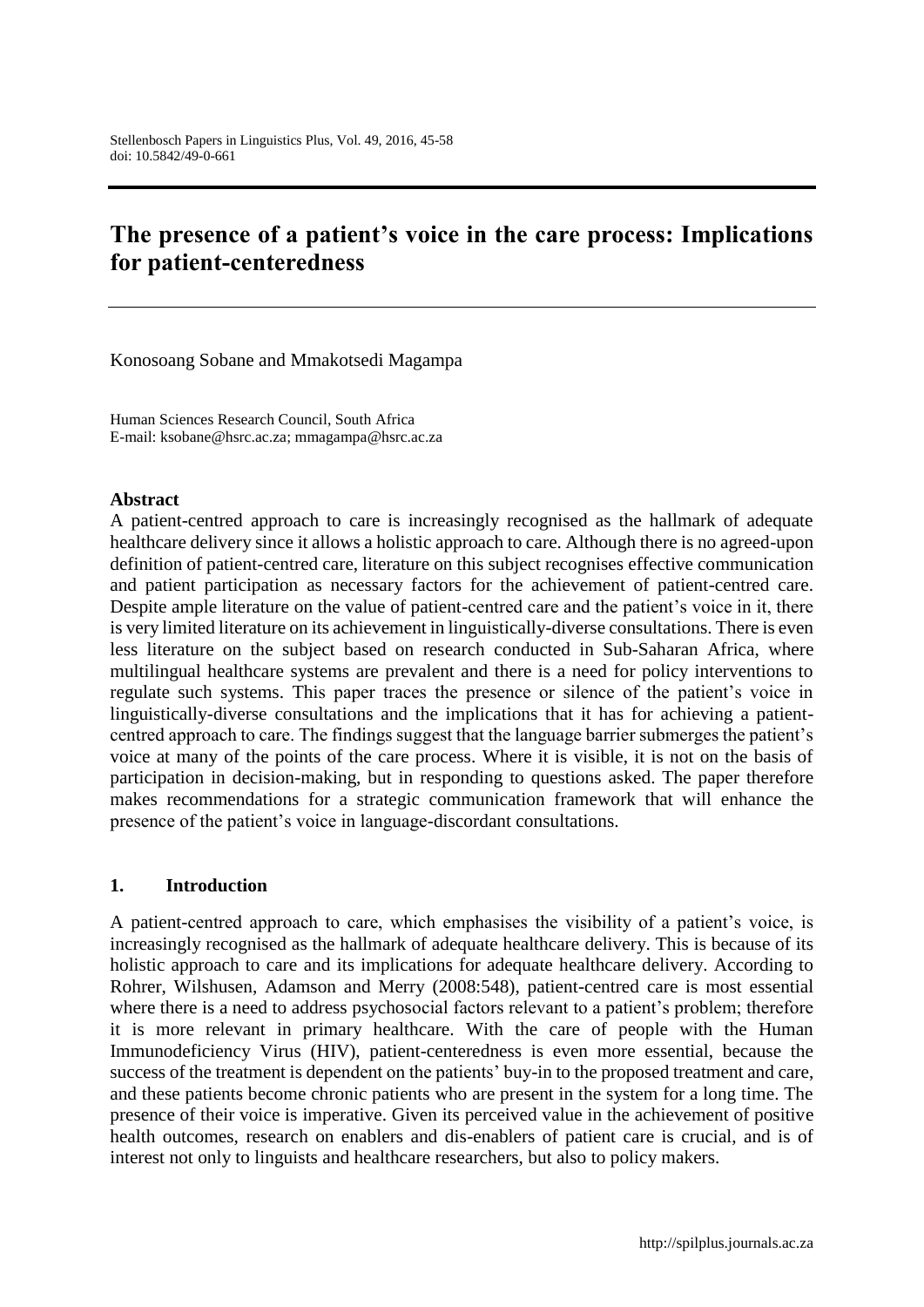Literature on patient-centred care, for example Mead and Bower (2000:1087) and De Silva, Slade, Bateson, Scheeres, McGregor and Weisberg (2015:275), notes that although there is no agreed-upon definition of patient-centred care, there is a shared understanding of the concept and the value of patient-centred communication as a tool to achieve patient-centeredness. There is also agreement on the value of patient participation as a pertinent component of the care process (Mead and Bower 2000:1089; Wensing, Elwyn, Edwards, Vingerhoets, and Grol 2002:2; and De Silva et al. 2015:277), thereby rendering the patient's voice throughout the care process indispensable to the achievement of this kind of care. In particular, the principle of shared decision-making, which calls for the patient's involvement in decision-making about treatment and care, illuminates the need for the presence of the patient's voice in achieving patient-centred care (Zoffman, Harder and Kirkevold 2008:670).

Also of particular relevance is the need to take into account the importance of patients' agency in decision-making about treatment. Mackinlay (2002:37) explains agency as active engagement that makes one's voice be known and heard. In decision-making about treatment, Bishop and Yardley (2004:468) note that agency involves a rejection of the passive 'positionality' of the patient and the assumption of an active position. This implies that patients take some of the responsibility of decision-making and accountability for recovery (Bishop and Yardley 2004:468; Robertson, Moir, Skelton, Dowell and Cowan 2011:86).

There is a wealth of available literature on the value of patient-centred care (Moore 2008:18; Zoffman et al. 2008:670), with some studies valuing it to the extent of highlighting the need for patient-centeredness to be included as part of the curriculum in medical training (Bombeke, Symons, Vermeire, Debaene, Schol, De Winter and Van Royen 2012). There is also extensive literature that points to the significance of the patient's voice (for example Politi and Street 2010; De Silva et al. 2015). There is, however, a paucity of literature that traces the presence or absence of the patient's voice in healthcare centres where the organisation of the care process is multifaceted and services are provided by linguistically-diverse healthcare teams. This paper explores the presence of the patient's voice in the care process in two HIV and AIDS care centres in Lesotho, with the goal of establishing the extent to which the two clinics provide patient-centred care.

# **2. Theoretical framework**

This paper draws mainly from Mead and Bower (2000), who explain patient-centeredness in terms of five dimensions, and Blackman and Sadler-Smith (2009), who provide a framework explaining the concept of 'voice' and offer a taxonomy of different dimensions of silence. The paper brings together these frameworks to conceptualise patient-centred care and its components and how the patient's voice is relevant in patient-centeredness.

Mead and Bower (2000:1088-1090) propose a framework of patient-centeredness that is made up of the following five dimensions:

(i) The biopsychosocial dimension, which takes a broader view of a person's illness by addressing the biological, psychological and social issues of the illness; thereby tasking a healthcare provider with the responsibility of addressing even non-medical aspects of a patient's problem;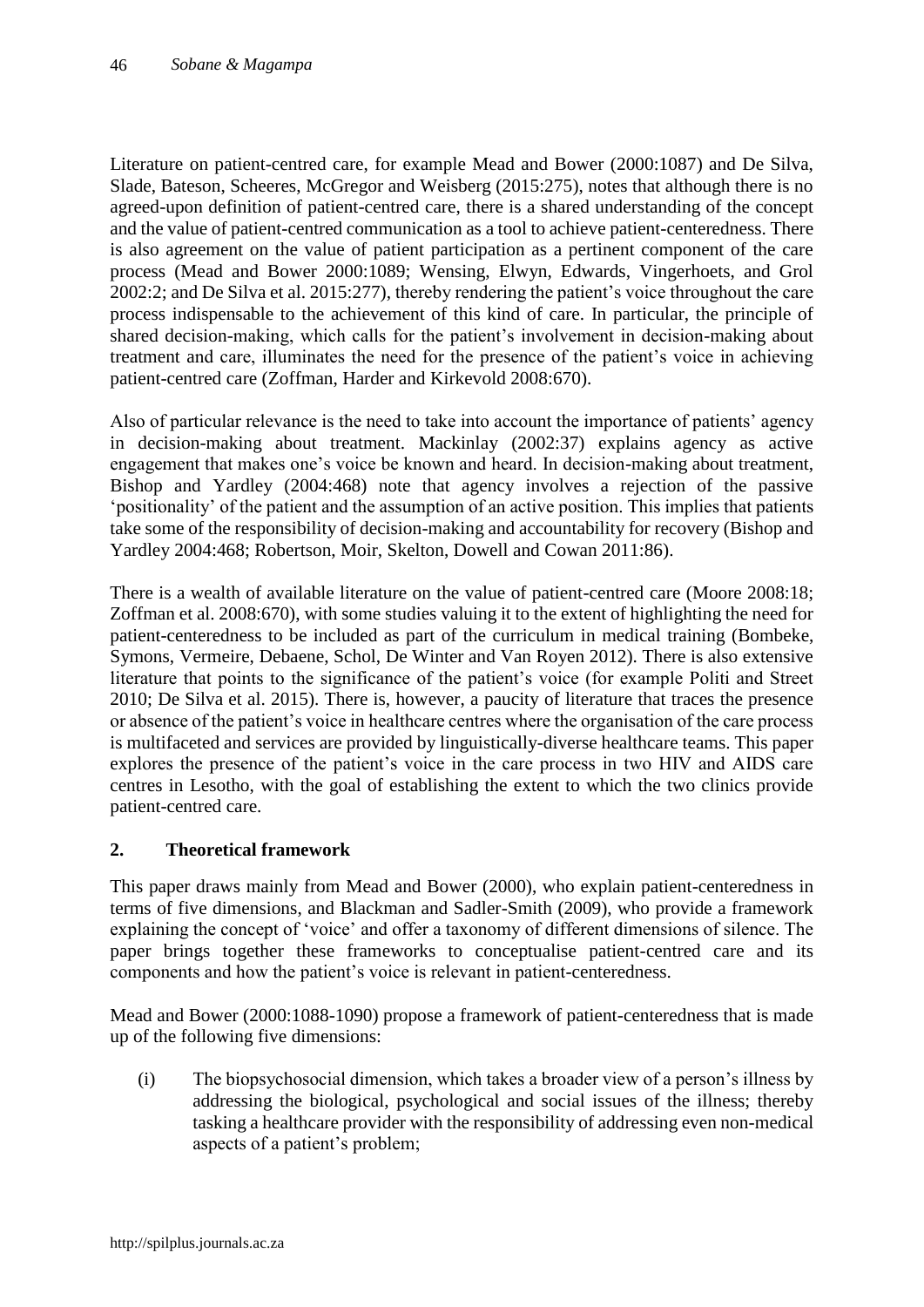- (ii) The perception of a patient as a person; in other words, as an experiencing individual with their own interpretation of their illness and unique understanding of the broad life settings in which the illness happens. A provider of patient-centred care needs to strive to understand this individual interpretation, the context surrounding the illness as perceived by the patient, as well as the patient's psychological world, such as their fears. In this way, the patient's individuality and the uniqueness of their problem are accounted for;
- (iii) The promotion of the ideal of an egalitarian doctor-patient relationship in which power and responsibility are shared. This relationship emphasises mutual participation and has given rise to the prevalence of concepts such as 'user involvement', 'negotiation', 'concordance' and 'patient empowerment'. Patients are increasingly being regarded as active consumers who actively participate in decision-making about treatment;
- (iv) Putting emphasis on the value of the doctor-patient relationship in fostering a therapeutic alliance necessary for effecting therapeutic change in patients. Some of the important aspects of this relationship include patients' perception of the relevance and potency of the interventions offered, agreement on the goals of the treatment, and the perception of the doctor as a caring person;
- (v) The perception of a doctor as a person with personal qualities which have an influence on medical decisions taken. This dimension emphasises awareness of doctor subjectivity because of the potential effects that it has on patient behaviour and responses. Both parties therefore need to be sensitive of each other's emotions.

The above-mentioned dimensions, as well as other frameworks of patient-centeredness, highlight the importance of a patient's voice and of successful patient-centred communication in the achievement of this kind of care. According to Moore (2008:18), patient-centred communication encompasses four aspects, namely eliciting and understanding the patient's perspective; understanding the patient within his or her unique social context; reaching a shared understanding of the problem and its treatment; and helping patients to share power and responsibility through involvement in making choices. The patient is therefore treated as an active participant in the medical consultation, with a voice that is important in taking part in decision-making (De Silva et al. 2015:17). The conceptualisation of the presence of the voice in this paper is drawn from the work of Blackman and Sadler-Smith (2009:573-578), where 'voice' is seen as an expression or manifestation of different forms of knowledge that a speaker has, such as tacit knowledge and intuitive knowledge. A voice can be suppressed or silenced by several factors, such as:

- (i) The influence of power relations, where the less powerful participant feels they do not have the right to challenge the more powerful participant;
- (ii) A language barrier between participants; more specifically a lack of competence and confidence in the language used in the organisation;
- (iii) A feeling that the participant is less knowledgeable about the subject being discussed.

This theoretical framework underpins the understanding of patient-centeredness and the place of a patient's voice in a patient-centred approach to care. It helps to concretely conceptualise 'patient-centeredness' and how it is manifested in the patient's voice. It also forms the basis according to which the observational and interview data are analysed.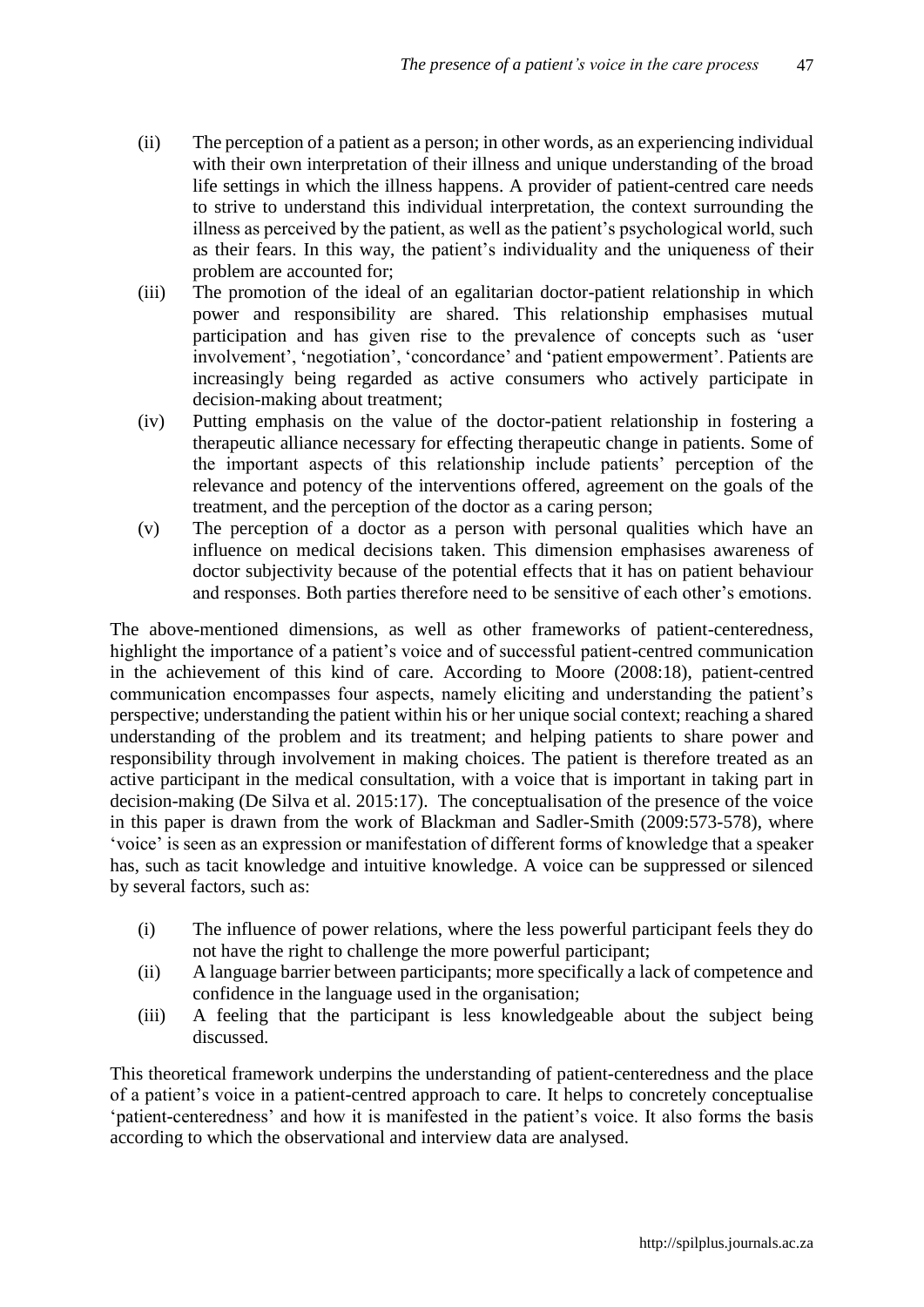## **3. Methods**

The data on which this paper is based were collected from two clinics that offer HIV care in Lesotho. The two clinics are staffed by expatriate doctors who are mostly from Francophone countries such as Congo, Cameroon and Gabon. They are mostly first-language speakers of African languages such as Kiswahili, Lingala, Tshiluba and Ewondo and second-language speakers of French. The doctors' work in Lesotho entails communicating with a patient population in which Sesotho speakers are the overwhelming majority, and clinical staff who are largely bilingual speakers of Sesotho and English. Sesotho is the first language of more than 90 percent of the population in Lesotho (Khati 1995). This situation has created a language barrier between doctors and patients and is the reason for the prevalence of interpreted consultations in the two clinics.

Data collection was done using observational methods and semi-structured interviews. Observational methods are recommended by Henning, Van Rensburg and Smit (2004) and Walshe, Ewing and Griffiths (2011) due to their ability to provide understanding of the care processes; thereby enhancing researchers' understanding of patients' experiences of their journey of care. In this study, observations were done to elicit data on the organisation of care processes and communicative roles and routines in the clinics. These observations were done over a period of three months, during which I visited each clinic twice a week. Each observation lasted for a period of two hours. During the observations, each service point was visited and observation notes were taken on the following:

- (i) Services rendered at the point;
- (ii) Communicative processes associated with the services rendered;
- (iii) The communicative roles of participants.

Where necessary, ad-hoc interviews were held with participants to seek clarity on some of the phenomena observed.

The observations were followed by semi-structured interviews with a purposively-selected sample of 30 participants, comprising 6 doctors, 10 patients, 10 nurses and 4 interpreters. All those involved in the process of care in the two clinics were included in the sample. The interviews were meant to elicit data on participants' experiences of the care process. Their value derives from the fact that they elicit guided responses from the interviewees, but allow them the flexibility to expand where necessary (Schensul, Schensul and LeCompte 1999:150). The interviews were done over a period of two months, with each lasting between 25 and 60 minutes. They were audio-recorded and later transcribed and translated; except in the cases of interviews with doctors, which did not need translation because they were done in English.

Data were analysed by means of content analysis, guided by themes derived from Mead and Bower's (2000) framework of patient-centeredness. The analysis looked at descriptive themes on the nature of the services provided at each point, together with the communicative processes and roles of each group of participants throughout the process of care. Of particular importance in the analysis were recurring themes on the communicative roles, routines and practices of each group of participants in the consultation, and how these related to the five dimensions of patient-centeredness discussed in Mead and Bower (2000). The analysis also traced the perceived recurrence of the patient's voice at each of the service points in order to determine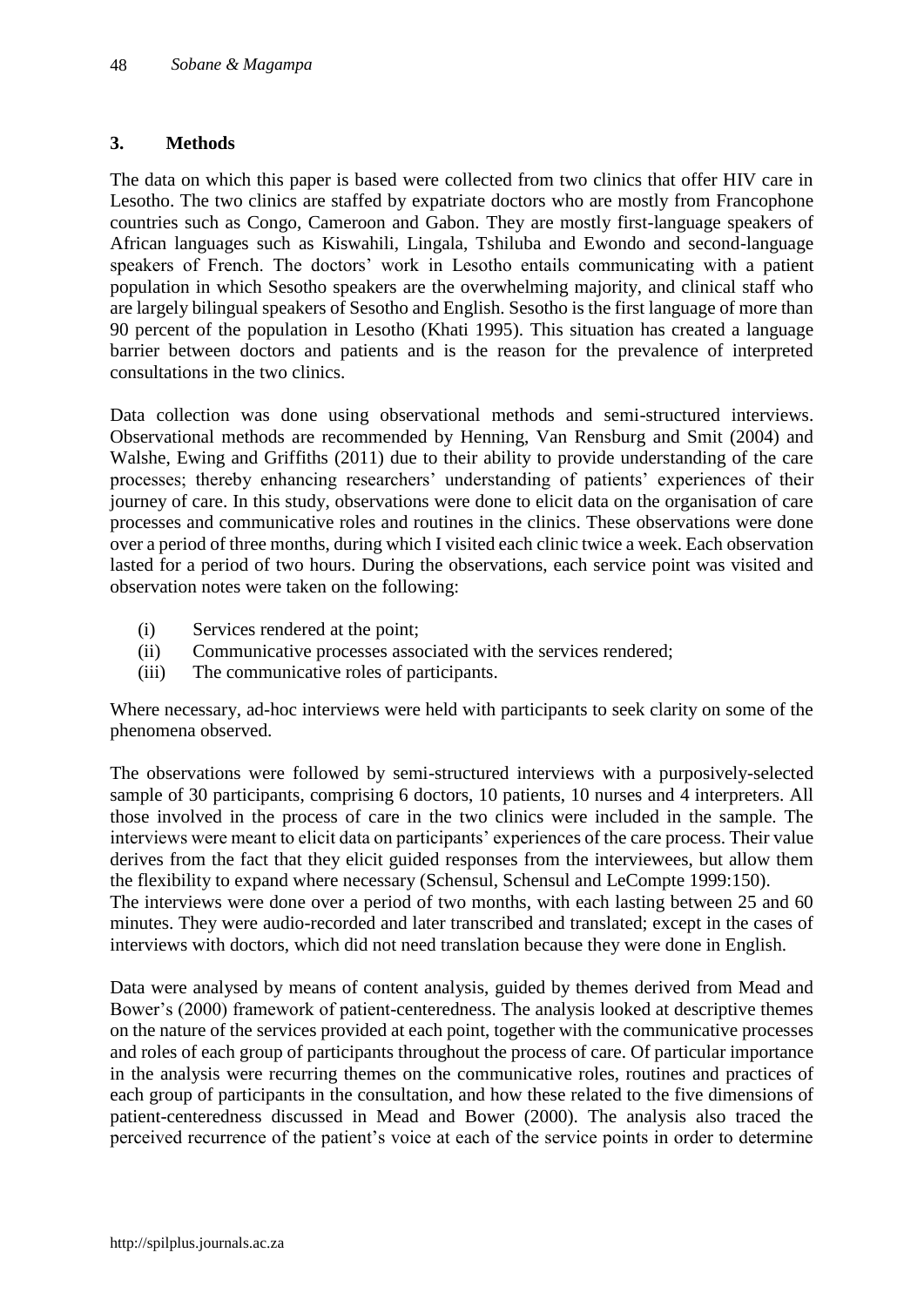the presence of the patient's voice and therefore the prevalence of patient-centeredness at each service point.

#### **4. Results**

The care process in the two clinics is structured in accordance with the Lesotho National Anti-Retroviral Therapy (ART) guidelines1 provided by the Ministry of Health and Social Welfare. The aim of these guidelines, which were instituted in 2004, is to ensure that treatment practices in Lesotho are standardised. The guidelines provide a comprehensive approach to ART, including the introduction of routine and provider-initiated HIV testing and counselling and the initiation of Highly Active Anti-Retroviral Treatment (HAART) for adults and adolescents with CD4 counts below 350. The guidelines therefore determine the structure as well as the services provided at each of the consultation points. Figure 1 below shows the complete care process that patients go through; starting from the point of arrival at their first visit to the clinic and ending either at exit without treatment for those who are not in need of treatment, or assimilation into the system as chronically ill patients for those eligible for treatment. The latter group of patients will return regularly to the clinic for continued medical care.



**Figure 1:** A representation of the organisation of care in the clinics in Lesotho under study

The care process is organised into three phases, which I have named the "pre-consultation phase", "consultation phase" and "post-consultation phase". These phases follow each other in terms of the services rendered, their purpose, and the staff responsible.

#### *The pre-consultation phase and the relevance of the patient's voice*

Interview data drawn from participants' descriptions of the care process and observations of the care process show that patients' initial encounter in the clinic occurs in a section that I call the "pre-consultation phase". This phase of the consultation takes place in the reception, the testing unit and the history-taking room. From the reception, first-visit patients are directed to the counselling and testing centre, where they will be counselled, tested and counselled again, while

 $\overline{a}$ 

<sup>&</sup>lt;sup>1</sup> Lesotho National ART guidelines (2004:3).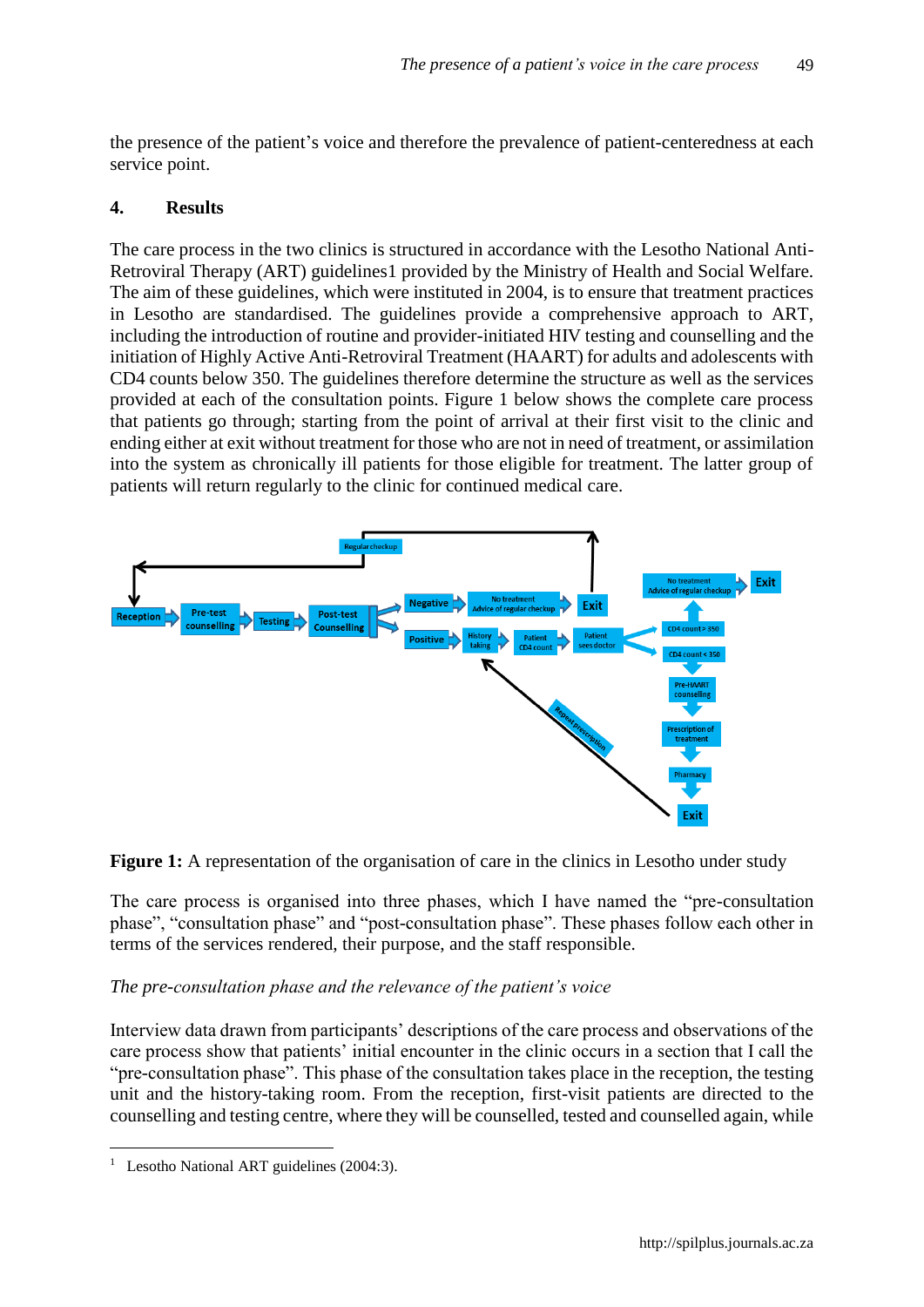subsequent-visit patients are directed to the history-taking room. Interviews with nurses who work in this phase reflect that the medical purpose of the pre-consultation phase is to gather preliminary data and information about the patient, as well as to prepare patients for the doctor's consultation. This is also supported by data from patients which show that this is their first point of contact with the healthcare centre. For example, one of the patients describes this phase as follows:

"Re itlaleha hona mona pele, ebe batla o etsetsa file o tsebe ho ea ka tlhabollong o lo testuoa."

(*We report here first and then they make a file for you so that you can go for counselling to be tested.*)

During observations it was established that the first point of communicative engagement between patients and clinical staff is the reception, where the main goal of communicative activities is to gather basic information about the patient, register new patients, organise patients' files in preparation for the physician's consultation, provide basic information about procedures that patients have to follow, and direct patients to where they should go next. This point therefore serves as an information-giving centre at the entry point in the clinic. An observation of clinic staff and patients' recurring descriptions of the reception show that a range of activities occurs at the reception. These are best summed up in a receptionist's description of her duties, which is as follows:

"ke keepa li file tsa bakuli ... ha ba tlile ba fihla, ke tla be ke phetla file tsa bakuli ke monithara hore na u ea labong kapa ho etsahala joang ka eena, ntlha ea pele ke ho keepa file tsa bona le ho bonts'a ba eang HTC (HIV Testing and counselling) hore na ba ea kae…"

(*I keep the patient files and ... then when they have come I open the file, look and monitor if s/he is going to the lab or what is happening first thing is to keep their files and show those that are going to HTC (HIV Testing and counselling) where they are supposed to go*…)

The results show further that more information is exchanged in the testing unit and historytaking room, where the intention is to give HIV, AIDS and tuberculosis (TB) education; to counsel patients about how to live positively with or without HIV and TB; and to collect more biophysical information about the patient. In essence, it can be said that the pre-consultation phase is an information-sharing division of the clinic, where an attempt is made to understand the patient and the problem presented.

Since this is the initial phase in which an attempt is made to establish and understand the patient's problem, the patient's experiential knowledge as an individual who experiences the problem is very crucial. It is also at this point where the biophysical dimension of patientcenteredness as articulated by Mead and Bower (2000:1088) begins to be operationalised, because the healthcare providers collect information that is not only medical but also psychosocial in order to fully understand the patient's problem. The patient's voice in providing insight into the illness and the social context that surrounds it becomes paramount in this phase in order to create a broad understanding of the problem presented (Moore 2008:18; Blackman and Sadler-Smith 2009:575).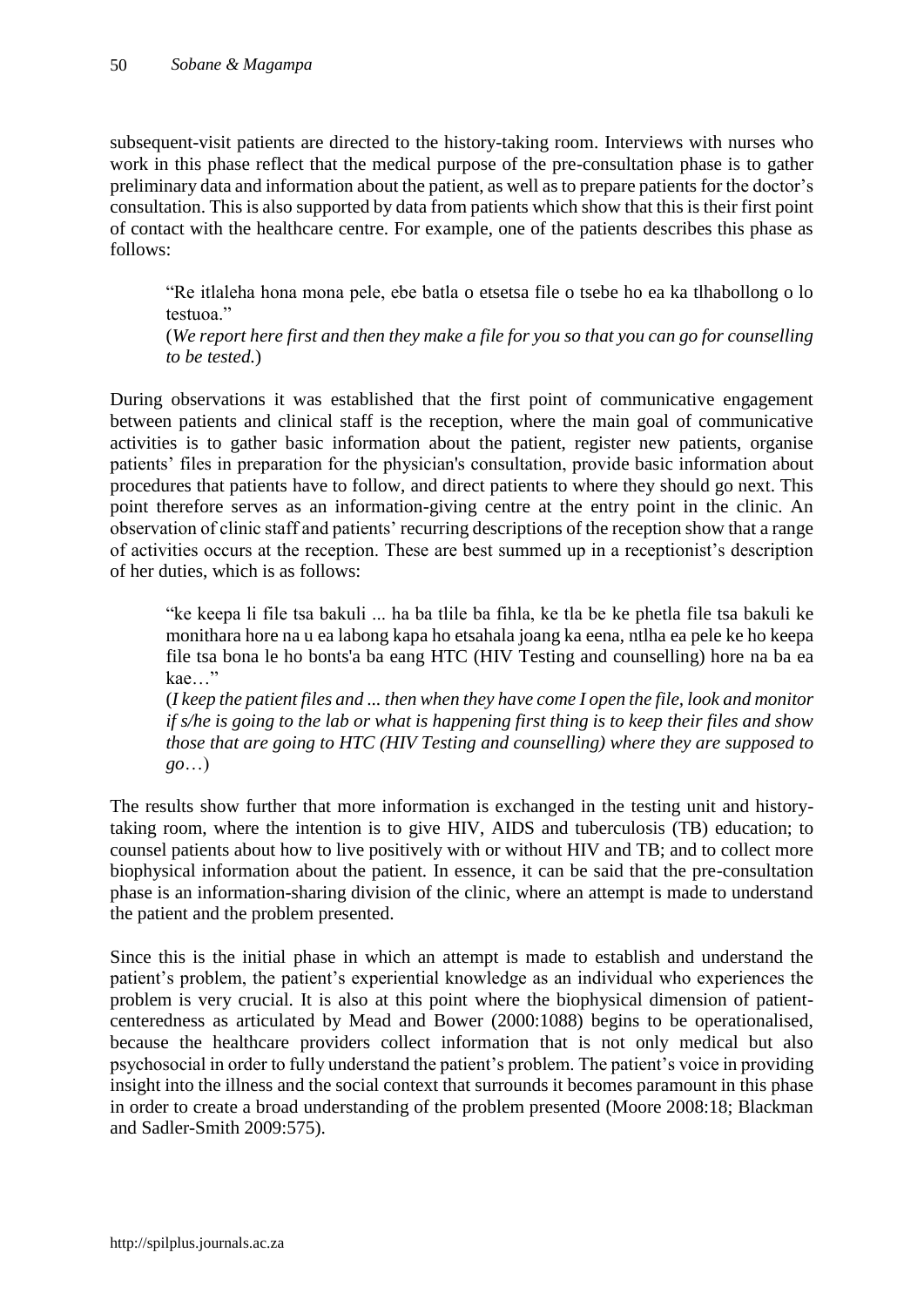Despite the ideal of the presence of the patient's voice in this phase, this study's data show that this voice is silenced through repression, which is defined as controlled exclusion of certain pieces of information in Blackman and Sadler-Smith (2009:577). Suppression, on the other hand, is defined as involuntary silence in perceived compliance with the norms of the interactional event (Blackman and Sadler-Smith 2009:577). The theme of repression is found in 8 out of 10 patients' interviews and in all nurses' interviews. In most of these instances, nurses were the actors responsible for repression, and the repression happened in the historytaking room. The following table reflects the instances of repression in the pre-consultation phase, as found in the data.

| Repression type          | Examples                                                                                                                                | Point of occurrence |
|--------------------------|-----------------------------------------------------------------------------------------------------------------------------------------|---------------------|
| Topic pre-announcement   | "I tell them in advance that here<br>we stick to the HIV problem<br>only" $(nurse)$                                                     | History-taking room |
|                          | "In the morning we brief them<br>and tell them to talk only about<br>their HIV-related problem to<br>save time" ( <i>receptionist</i> ) | Reception           |
| Asking guiding questions | "We ask questions to guide<br>them" (nurse)<br>"They ask questions that they"<br>like" ( <i>patient</i> )                               | History-taking room |
| Guiding information flow | "We stop them when they go<br>overboard" (nurse)<br>"They tell you no, don't talk<br>about that" ( <i>patient</i> )                     | History-taking room |

**Table 1:** Instances of repression in the pre-consultation phase

#### *Topic pre-announcement*

Interviews with patients and staff at the pre-consultation phase show that topic preannouncement occurs frequently. The staff member concerned announces the topic to the patient to guide the content of the consultation. The first type of pre-announcement is when a service provider, often a nurse in the history-taking room, announces to a patient that their conversation should "stick" to HIV. The use of the word "stick" in this case marks the stated topic as the only topic that may be the subject of discussion in this particular consultation. Other common phrases that were found to be used by nurses to pre-announce the topic are:

- (i) "…do not wander off HIV…"
- (ii) "…concentrate on HIV…"
- (iii) "…stay on HIV problems…"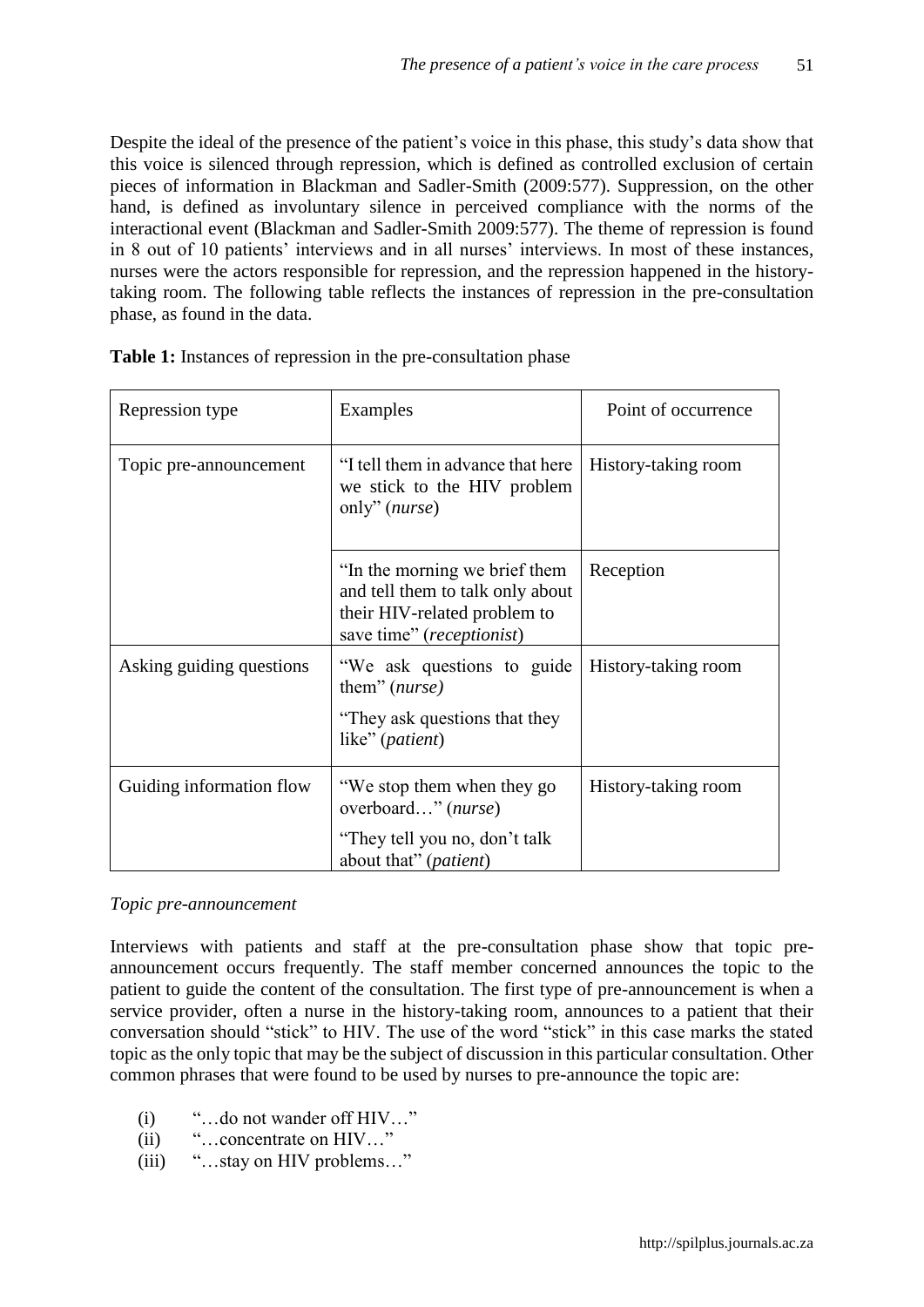Announcing the topic at the beginning of the consultation in this way is consistent with Blackman and Sadler-Smith's (2009:577) description of repression as the exclusion of information.

## *Asking guiding questions*

Repression was also found to be achieved by asking patients questions that guide the conversation's flow and content. Further probing into this practice shows that nurses perceive it as a way to help patients and guide them regarding which facts they should concentrate on. In the nurses' opinions, this is done for the benefit of the patients. In contrast, patients express this as inhibiting their own opinion in favour of what the nurses "like". This reflects that patients feel that they do not have enough opportunities to present their information as they prefer to.

## *Guiding information flow*

Another common strategy of repression was found to be the nurses' act of stopping patients the moment they considered them to be wandering off topic. This directs the discussion and also enforces adherence to the nurse's preferred topic.

It should be noted that nurses and patients differ markedly in terms of how they perceive this practice. Nurses see it as a way of helping patients to have a meaningful consultation by assisting them in providing essential information. In their opinion, the nurses determine what is essential on the basis of their expertise and experience. However, patients see this as limiting to them because they cannot adequately express their concerns. I argue that regardless of the nurses' perceptions, this constitutes a silencing of the patient's voice in a consultation phase where this voice is much needed.

Coupled with this repression, data from patients also showed that their voices were frequently suppressed. This is a result of their perception of the power relations inherent in the interactional event, where they position themselves as 'powerless' in relation to those more powerful. The majority of patients indicate that they often experience a feeling of uneasiness regarding speaking up and giving information not requested of them. The sentiment below was found to be very common among patients:

"Che bonneteng ke ee utloe ke ts'aba ho bua ntho tse ngata ke re ke ske ka tloha ka fosa. Ebe se ke araba lipotso feela ke tlohela taba tse ling hobane ke utloa eka ha kea ts'oanela ho buoa tse ling (ntle le tseo ba li botsitseng)."

(*Honestly I am often afraid to provide much information so that I don't say the wrong things. I then just answer questions because I have a feeling that I am not supposed to give other information (apart from what has been requested).*

This sentiment, characterised by the fear of saying the wrong thing and sticking to just the requested information without supplying unsolicited information, is very common in data from patient interviews. It reflects that patients suppress their voices in order to adhere to what they perceive to be the conversational norms in this context.

As mentioned before, in this initial phase of the consultation the principle of patientcenteredness would necessitate agency from the patient, characterised by visibility of the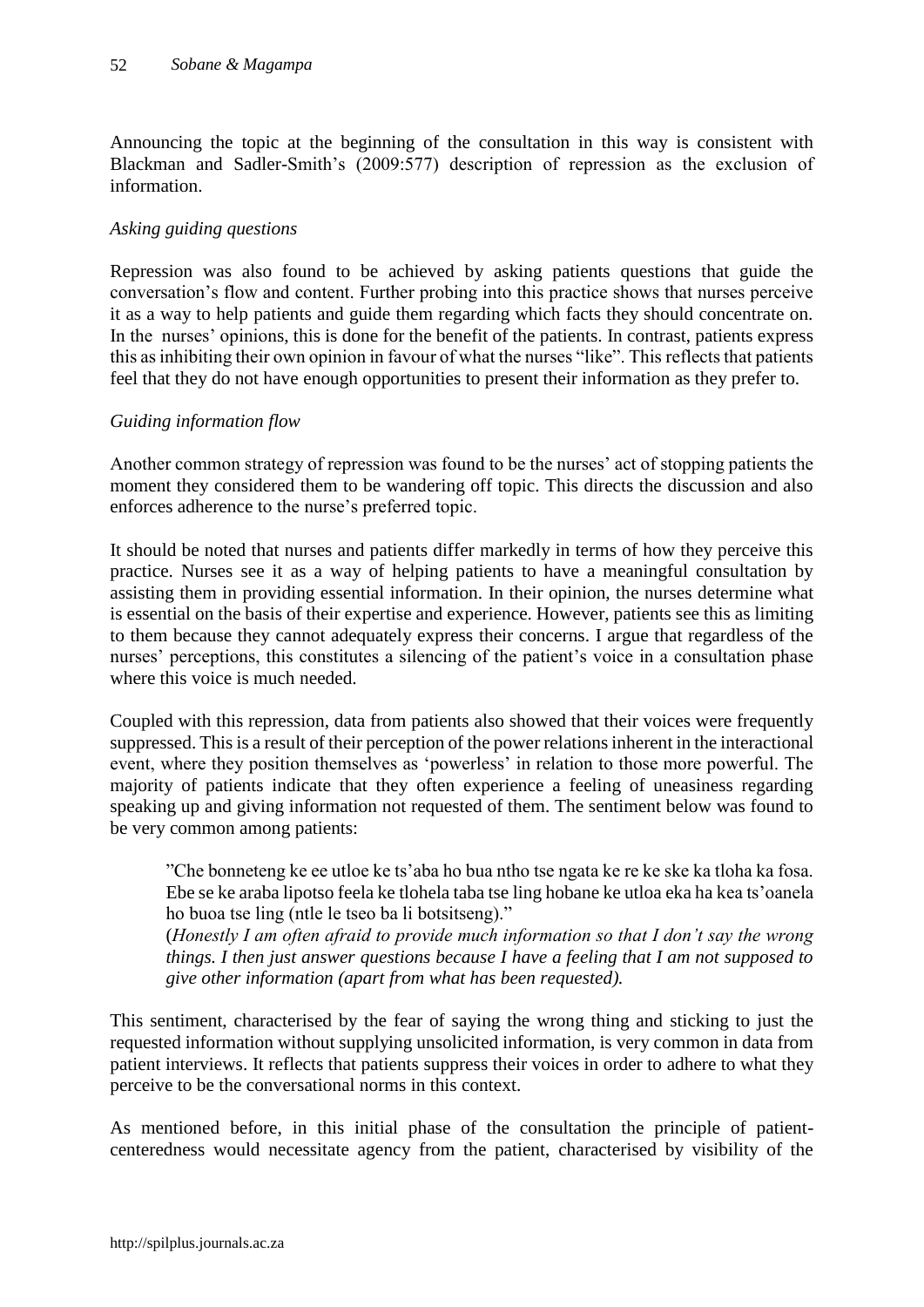patient's voice. This would allow for a complete understanding of the problem presented. However, the data show that this voice is silenced through repression and suppression. This calls into question the extent to which patient-centeredness is achieved in this part of the process. In particular, Mead and Bower's (2000) biophysical dimension, which requires a broad consideration of a patient's problem inclusive of all psychosocial factors that may account for the problem, would seem to be neglected.

#### *The physician's consultation*

 $\overline{a}$ 

Following the pre-consultation phase, patients go to the physician's consultation, which is the most important part of a medical consultation. In the physician's consultation, the main purpose of communication is to arrive at a diagnosis and recommend treatment for the patient. Communication at this consultation point is characterised by detailed accounts of the health complaint by the patient and interpretation of that account and of test results in order to reach an accurate diagnosis and determine a course of treatment. Since this is a phase in which treatment decisions are made, the principles of reaching a shared understanding of the problem and its treatment and sharing power and responsibility in making choices regarding treatment are central (Moore 2008; Rohrer et al. 2008).

The findings show that most physicians' consultations involve three participants, namely the physician, the patient and the interpreter. The presence of the latter is due to the language barrier between physicians and patients mentioned in the previous sections. The contribution of interpreters and the mistakes they make in consultations such as this have been widely documented; for example in Deumert (2010), Kilian, Swartz, Dowling, Dlali, and Chiliza (2014) and Wallmach (2014). This body of work (see for example Drennan and Swartz 2002 and Deumert 2010) attributes the problems that arise to the fact that interpreting practices are neither regulated nor professionalised, and they therefore pose challenges to both healthcare providers and patients. The most significant problem is the compromise in the quality of interpreting. While there is general consensus regarding the need for interpreters in languagediscordant consultations2, Deumert (2010) and Killian et al. (2014) observe that unprofessional interpreting is marred by questions of quality that seriously affect healthcare outcomes such as history-taking, diagnosis, patient education and informed consent. These authors agree that if equipped with the appropriate skills interpreters would make a meaningful contribution to the consultation (Wallmach 2014:411).

In the clinics under study, the data show that interpreters play an important role because they serve as a communicative bridge between patients and doctors. A close analysis of interview data suggests that interpreters do most of the talking during the consultation, while patients mostly respond to questions and listen to the interpreted versions of the physician's explanations. Interview data also suggest that decisions about which treatment options to take are not made collaboratively with the patient, but are made by the physician and the interpreter and then just communicated to the patient. The following explanation, taken from an interview with a nurse who also performs interpreting duties, explains why this happens. This kind of explanation was found to be common among interpreters and nurses who perform interpreting duties.

<sup>2</sup> Described by Bischoff, Bovier, Rrustemi, Gariazzo, Eytan, and Loutan (2003:504) as consultations where patient and care provider have no language in common.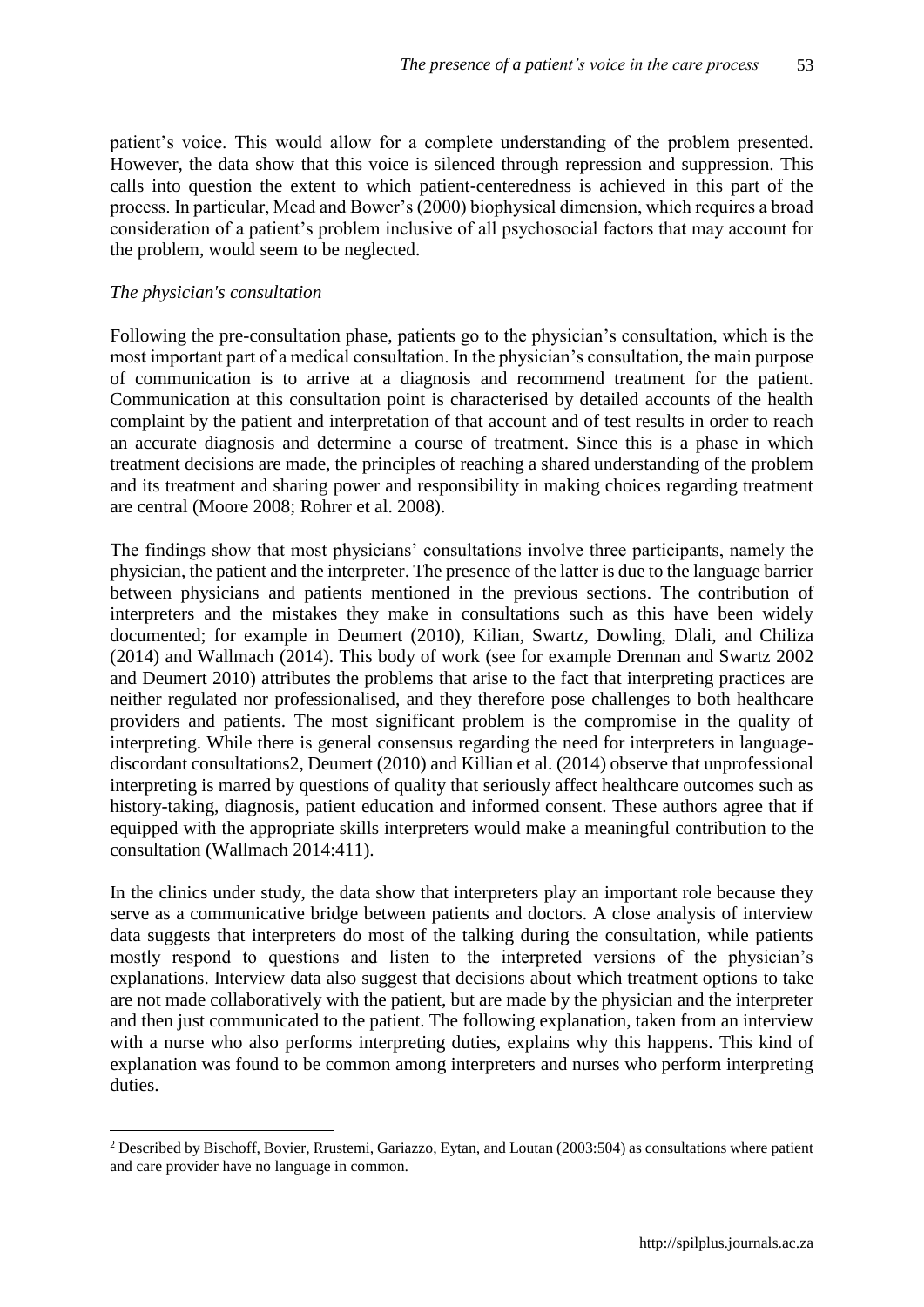"Nna le ngaka rea decida na re mo thusa ka medication ofeng….hoa ts'oana ha re ka re a decide o tla reng because ha tsebe ka meriana, ha qeta utloisise puo hantle." (*I and the doctor decide which medication to help the patient with…it's pointless, if we ask them to decide what they will say because they don't know about medicine and they don't understand the language properly*.)

In this case, the patient is not involved in treatment decision-making reportedly because of the language barrier and his/her lack of medical knowledge. The interpreter however does not give reasons why the decision-making process cannot be interpreted in the same way that the consultation is. Nonetheless, it becomes apparent here that the patient's voice therefore becomes suppressed, as in the previous phase.

At this point, the patient's voice is suppressed mainly as a result of the language barrier between doctors and patients. The communicative capacity of patients, which is an element that facilitates collaborative decision-making for the achievement of patient-centeredness (Politi and Street 2011), is compromised by the language barrier. The patient's voice is overshadowed by that of the interpreter, since the interpreter is the one who guides the conversation and makes decisions on information relevance, quality and quantity. Apart from the language barrier, the need to finish the consultation on time was cited as another reason for silencing or suppressing the patient's voice. Interpreters point out that if they allow the patient's voice to be more visible rather than suppress it, the consultation is likely to take longer, and consequently fewer patients will be seen per day.

# *The post-consultation phase*

The physician's consultation is followed by the post-consultation phase. This phase of the consultation takes place in the pre-HAART counselling unit and the pharmacy. This phase is generally meant to equip patients with knowledge to prepare them for self-care when at home. At the counselling unit, patients are taught about the pros and cons of ART. They are also taught about the benefits of adherence to treatment and improved sexual behaviour. This phase is therefore characterised by intensive information-giving by the healthcare providers.

Since this is a phase in which self-care and behavioural changes are decided upon, the patient's voice becomes crucial in providing insight into the psychosocial and contextual factors that are enablers or dis-enablers of adherence (Mead and Bower 2000). Data from interviews with both patients and healthcare providers in this phase show that at this point every attempts is made by the clinical staff to understand the patient as an individual (Mead and Bower 2000) and to incorporate patient values and preferences (Politi and Street 2011) in deciding upon the times at which medication should be taken, for example; as well as the requisite and potential behavioural changes. The following excerpt from an interview with a nurse provides an example of how nurses pursue patients' agency in decision-making:

"Re ba botsisisa hantle hore na mathata a ha eke afeng, a hla a bolele kaofela. Hape rea botsa na o na le mathata a ka mo sitisang ho noa litlhare. We try to cover all the angles a tla tsebe ho noa litlhare hantle."

(*We enquire in-depth about a patient's problem, so that they can state their problems. We also ask if there are any problems that could hinder them from taking medication… so that they can take medication appropriately*.)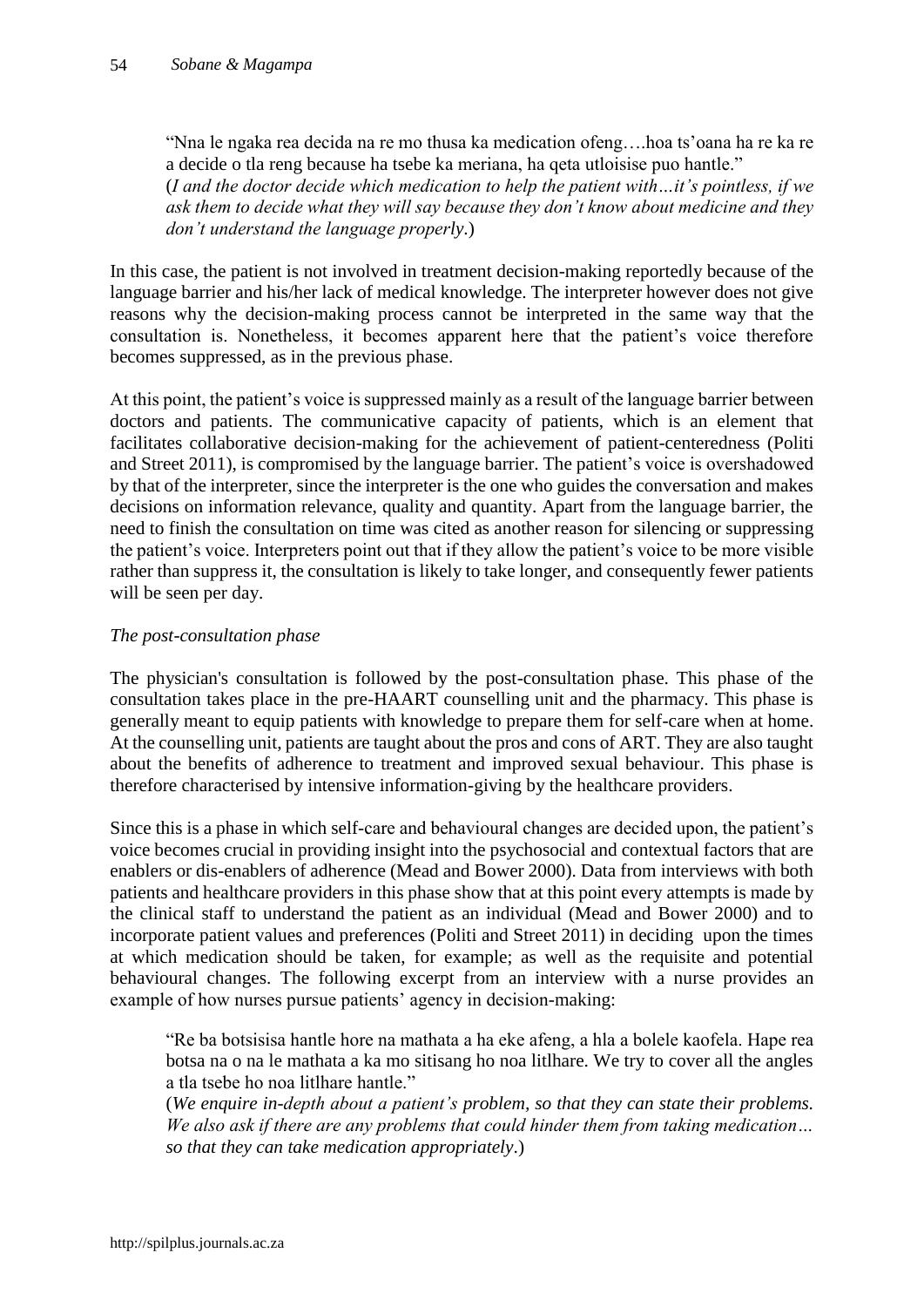The nurse's indication that they make in-depth enquiries and try to cover all angles shows that every attempt is made to have a patient describe all the facets of the problem. Despite these attempts by healthcare providers, data from patients and healthcare providers suggest that patients' voices are often suppressed in this phase as a result of the patient withholding information from the healthcare providers. The following excerpt from an interview with a counsellor is typical of what I found in the data:

"Nako e nngoe rea ba botsa haholo bo mmenyana bana ba bacha: o na le bothata bo ka itshireletsa thobalanong? O re ae? O na le bothata bo ka u sistisang ho noa lipilisi hantle ka nako? Ae. The next thing o sa fihla a kula a le joang joang ha noa lipilisi hatle ha itsireletsa, ke hona a chong hore sex partner ea hae e hanne ho sebelisa ho condom, kapa o na sitoa ho noa lipilisi hob a monna o leaveng joale oa mo patela…"

(*Sometimes we ask them, more especially these young women: will you have problems using condoms? She says no. Will you have problems taking pills? No. Next she presents with a sickly condition, she did not adhere to treatment, and did not use condoms. It is only then then that she tells you that her sex partner refuses to use a condom or the husband was on leave and she could not take pills because she hides them since she has not disclosed her status to the husband.*)

This silence resulting from the withholding of information, which is explained by Van Dyne, Ang and Botero (2003:1365) as purposeful, conscious and intentional, is a manifestation of social powerlessness. In this case, it is a reflection of the powerlessness of women to make decisions about their sexuality which is inherent in patriarchal societies like that of the Basotho. This makes it challenging for healthcare providers to give appropriate patient-centred care, and creates an illusion of patient-centeredness that is false because advice is based on false information from a patient. It should however be noted that a closer look at this question shows that the nurses sometimes phrase the questions inappropriately so that they allow for "yes/no" responses. Therefore the fault does not lie solely with the patients.

#### **5. Conclusion**

The findings of this study show that the consultation process is divided into three phases. Throughout these phases, a patient's voice is necessary in order to achieve patient-centeredness. However, the data show that this voice is silenced by repression and suppression in the initial phases of the consultation. The study also shows that nurses and interpreters perceive their repression as a way of assisting patients to stick to the topic and have a meaningful conversation. However, patients find the repression limiting, and view it as hindering them from describing their problem adequately. It can therefore be deduced that during most of the consultation, patients' voices are silenced. The post-consultation phase was found to be the only one in which an attempt is made to hear the patient's voice.

It should be noted that although the organisation of the care process into different service points provides a good environment for the achievement of patient-centeredness, there is also a need for healthcare providers who are skilful in patient-centred communication (Bombeke et al. 2012:338) and for patients who are actively involved throughout the process. In all the phases it is imperative to have a broad understanding of the patient's problem and to involve the patient in decision-making about treatment-related resolutions. A patient's voice becomes a necessary vehicle in fostering such understanding and reflecting participation. Despite the value attached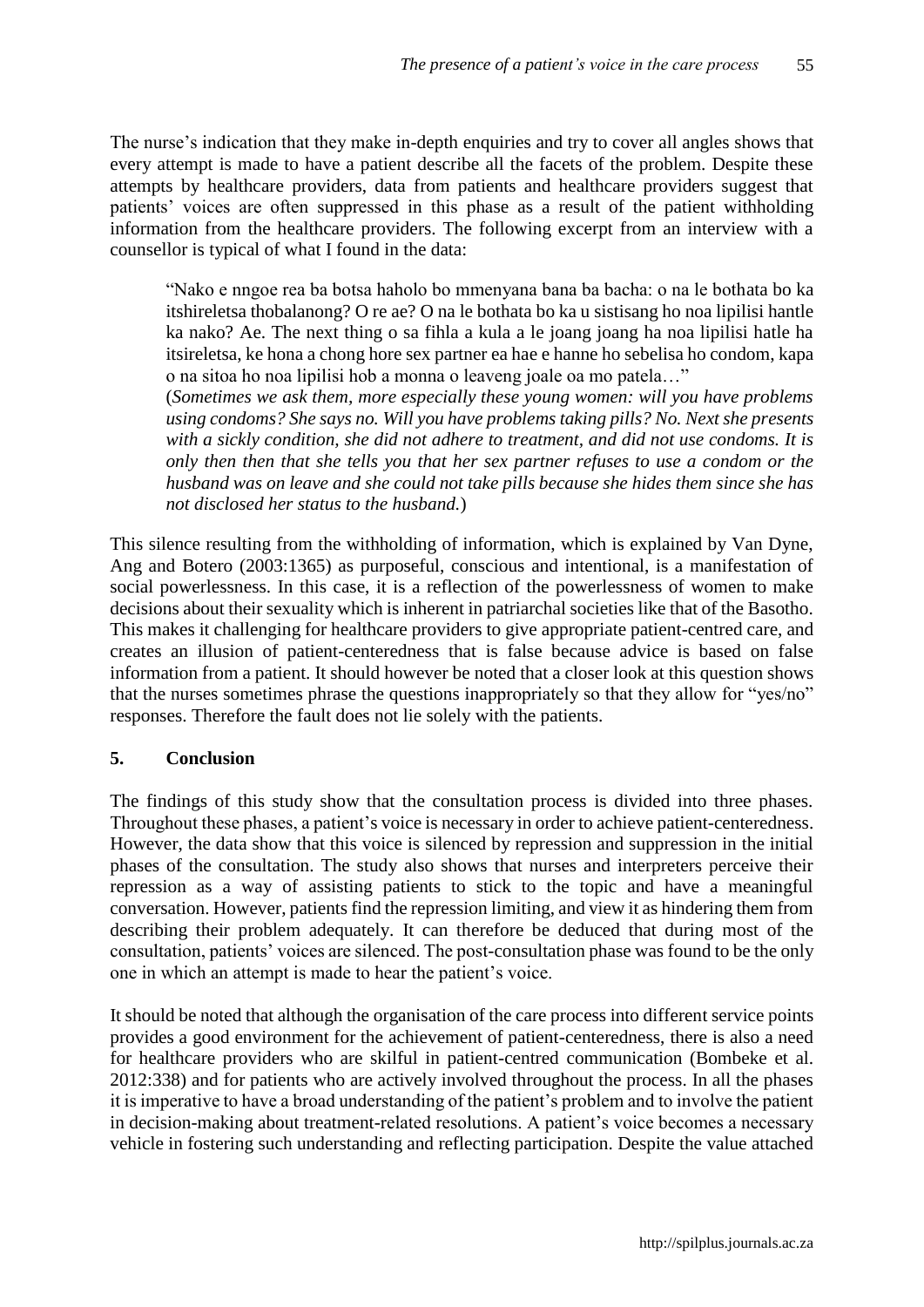to a patient's voice, it gets silenced in all consultation phases by suppression, repression and the withholding of information by patients themselves. Among several factors cited as reasons for the silencing of the patient's voice are the language barrier between the healthcare provider and the patient; the quest to keep the consultation short by focusing only on what healthcare providers deem to be important information; and patients' feelings of powerlessness in the consultation because it is an unfamiliar situation. It can therefore be concluded that apart from an appropriate organisational framework, patient-centeredness also requires skills in patientcentred communication. In this case, I argue that the consultations are not patient-centred, but are healthcare-provider-driven.

I therefore recommend that the healthcare system make provision for human resources training in patient-centred communication for nurses and interpreters so that they can adequately assist doctors in providing patient-centred healthcare. The language barrier between patients and doctors should also be attended to in order to empower patients to voice their problems directly to doctors during the consultation. This can be done by means of on-going language training for doctors in order to improve their proficiency in the local language. These interventions have the potential to lead to improved communication between healthcare providers and patients. They will also ensure that the patient's voice is heard to some extent, since these patients usually have to contend with feelings of powerlessness within their society, especially because of their HIV status. In this way, communication will be improved, and the presence of the patient's voice will increase the patient's agency and ownership of the care process.

# **References**

Blackman, D. and E. Sadler-Smith. 2009. The silent and the silenced in organizational knowing and learning. *Management Learning* 40(5): 569-585.

Bischoff, A., P.A. Bovier, I. Rrustemi, F. Gariazzo, A. Eytan and L. Loutan. 2003. Language barriers between nurses and asylum seekers: Their impact on symptom reporting and referral. *Social Science & Medicine* 57(3): 503-512.

Bishop, F. L. and L. Yardley. 2004. Constructing agency in treatment decisions: Negotiating responsibility in cancer. *Health: An Interdisciplinary Journal for the Social Study of Health, Illness and Medicine* 8(4): 465–82.

Bombeke, K., L. Symons, E. Vermeire, L. Debaene, S. Schol, B. De Winter and P. Van Royen. 2012. Patient-centeredness from education to practice: The "lived" impact of communication skills training. *Medical Teacher* 34(5): 338-348.

De Silva, J. H., D. Slade, D. Bateson, H. Scheeres, J. McGregor and E. Weisberg. 2015. Patientcentred discourse in sexual and reproductive health consultations. *Discourse & Communication* 9(3): 275-295.

Deumert, A. 2010. 'It would be nice if they could give us more language.' Serving South Africa's multilingual patient base. *Social Science and Medicine* 71(1): 53-61.

Drennan, G. and L. Swartz. 2002. The paradoxical use of interpreting in psychiatry. *Social Science and Medicine* 54(12): 1853-1864.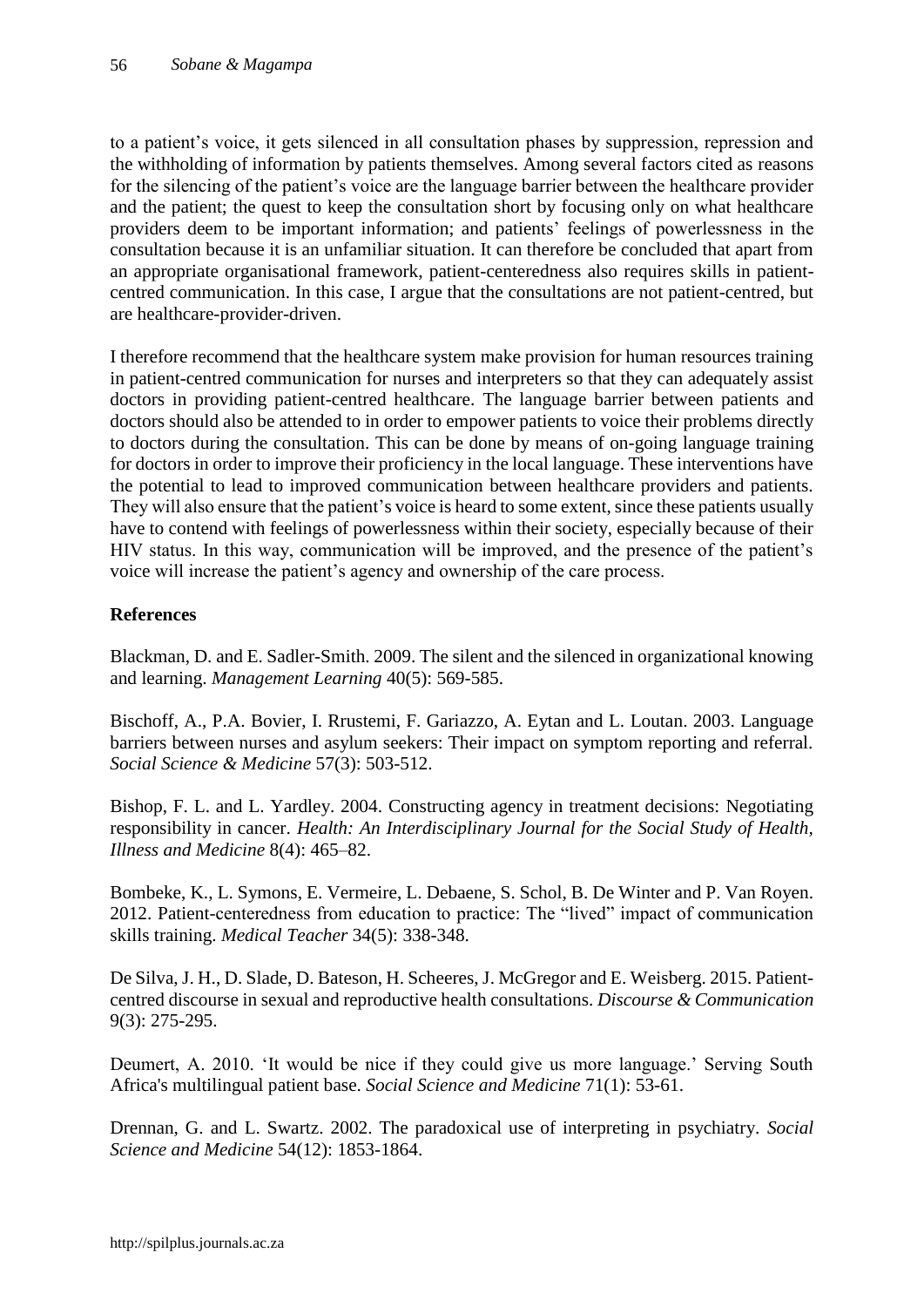Henning, E., W. Van Rensburg and B. Smit. 2004. *Finding your way in qualitative research*. Pretoria: Van Schaik.

Kilian, S., L. Swartz, T. Dowling, M. Dlali and B. Chiliza. 2014. The potential consequences of informal interpreting practices for assessment of patients in a South African psychiatric hospital. *Social Science & Medicine* 106: 159-167.

Khati, T.G. 1995. A language profile of Lesotho. In V. Webb (ed.) A selected survey of Lesotho and selected papers presented at the second LiCCA conference. Pretoria: LiCCA Research and Development Programme. pp.29-42.

Mackinlay, E. 2002. Engaging with theories of dialogue and voice: Using Bakhtin as a framework to understand teaching and learning indigenous Australian women's performance. *Research Studies in Music Education* 19(1): 32-45.

Mead, N. and P. Bower. 2000. Patient-centeredness: A conceptual framework and review of the empirical literature. *Social Science & Medicine* 51: 1087-1110.

Moore, M. 2008. What does patient-centred communication mean in Nepal? *Medical Education*  42(1): 18-26.

Politi, M. C. and R.L. Street. 2010. The importance of communication in collaborative decision making: Facilitating shared mind and the management of uncertainty. *Journal of Evaluation in Clinical Practice* 17: 579-584.

Robertson, M., J. Moir, J. Skelton, J. Dowell and S. Cowan. 2011. When the business of sharing treatment decisions is not the same as shared decision making: A discourse analysis of decision sharing in general practice. *Health* 15(1): 78-95.

Rohrer, J. E., L. Wilshusen, S.C. Adamson and S. Merry. 2008. Patient-centredness, self-rated health, and patient empowerment: Should providers spend more time communicating with their patients? *Journal of Evaluation in Clinical Practice* 14(4): 548-551.

Schensul, S. L., J.J. Schensul and M.D. LeCompte. 1999. Essential ethnographic methods: Observations, interviews and questionnaires. In J. J. Schensul and M. D. LeCompte (eds.) *Ethnographer's Toolkit* (vol. 2). Walnut Creek, CA: Altamira Press.

Van Dyne, L., S. Ang and I.C. Botero. 2003. Conceptualizing employee silence and employee voice as multidimensional constructs. *Journal of Management Studies* 40(6): 1359-92.

Wallmach, K. 2014. Providing truly patient-centred care: Harnessing the pragmatic power of interpreters. *Stellenbosch Papers in Linguistics* 43: 393-414.

Walshe, C., G. Ewing and J. Griffiths. 2011. Using observation as a data collection method to help understand patient and professional roles and actions in palliative care settings. *Palliative Medicine* 26(8): 1048-1054.